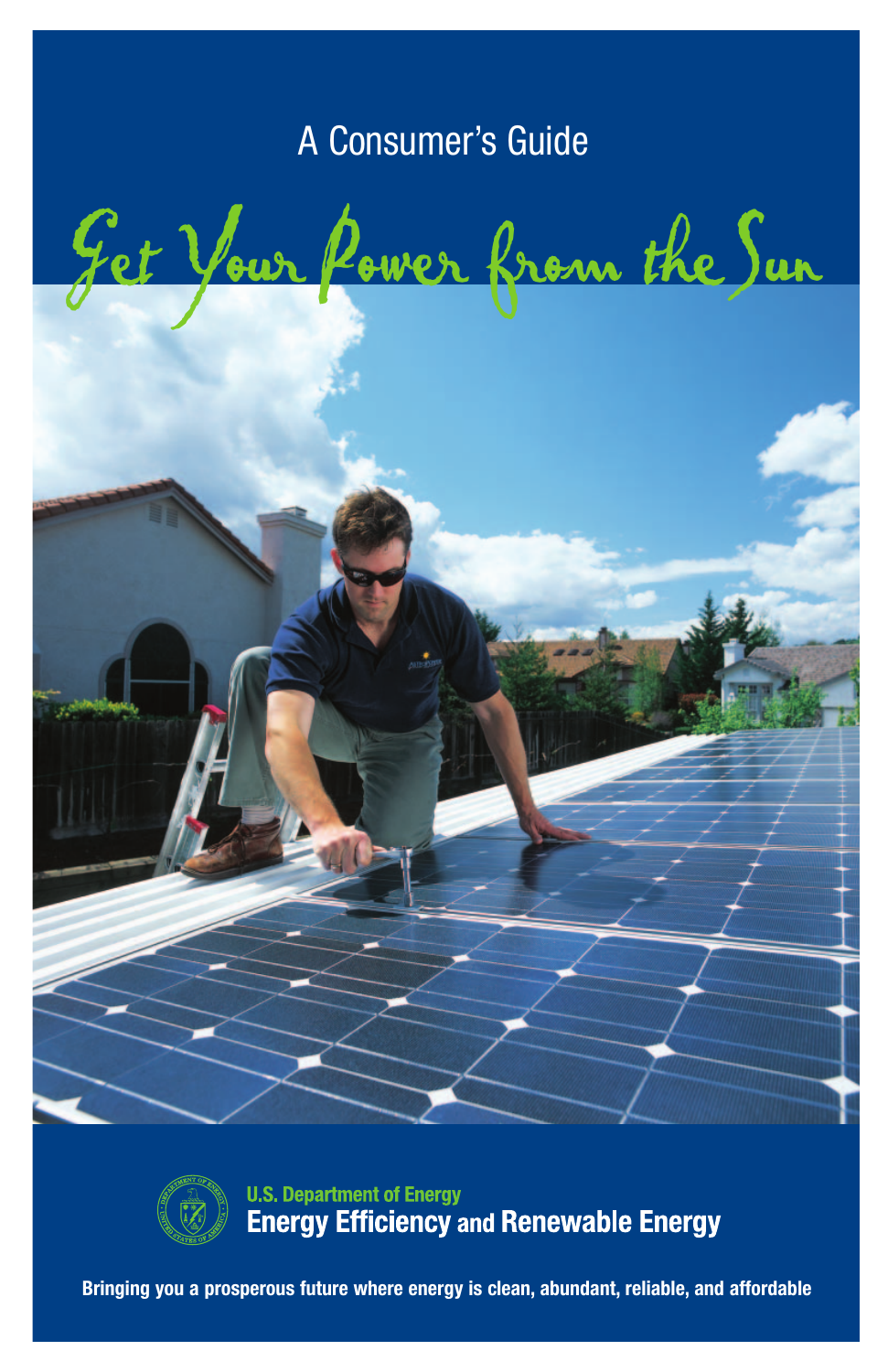*Solar energy has advanced greatly since 2003, when "A Consumer's Guide: Get Your Power from the Sun" was written. The [price](http://www.nrel.gov/docs/fy16osti/66532.pdf) for solar systems has dropped by more than a factor of ten, and solar cell [efficiency](http://www.nrel.gov/pv/assets/images/efficiency-chart.png) continues to improve. The payback has decreased, making solar energy much more attractive now than in 2003. Although this guide still contains valuable information about how solar energy works, please consult recent publications if you need pricing or product maturity metrics. For example, here are some 2016 postings:*

- [Homeowner's Guide to Going Solar](https://energy.gov/eere/sunshot/homeowner-s-guide-going-solar) (U.S. Department of Energy)
- **[EnergySage—Explore Solar](http://www.energysage.com/solar/)** (EnergySage)
- [Residential Consumer Guide to Solar Power](http://www.seia.org/sites/default/files/resources/SEIA%20Consumer%20Guide%20to%20Solar%20Power%20-%20v2%20-%20Jan%202016.pdf) (Solar Energy Industries Association)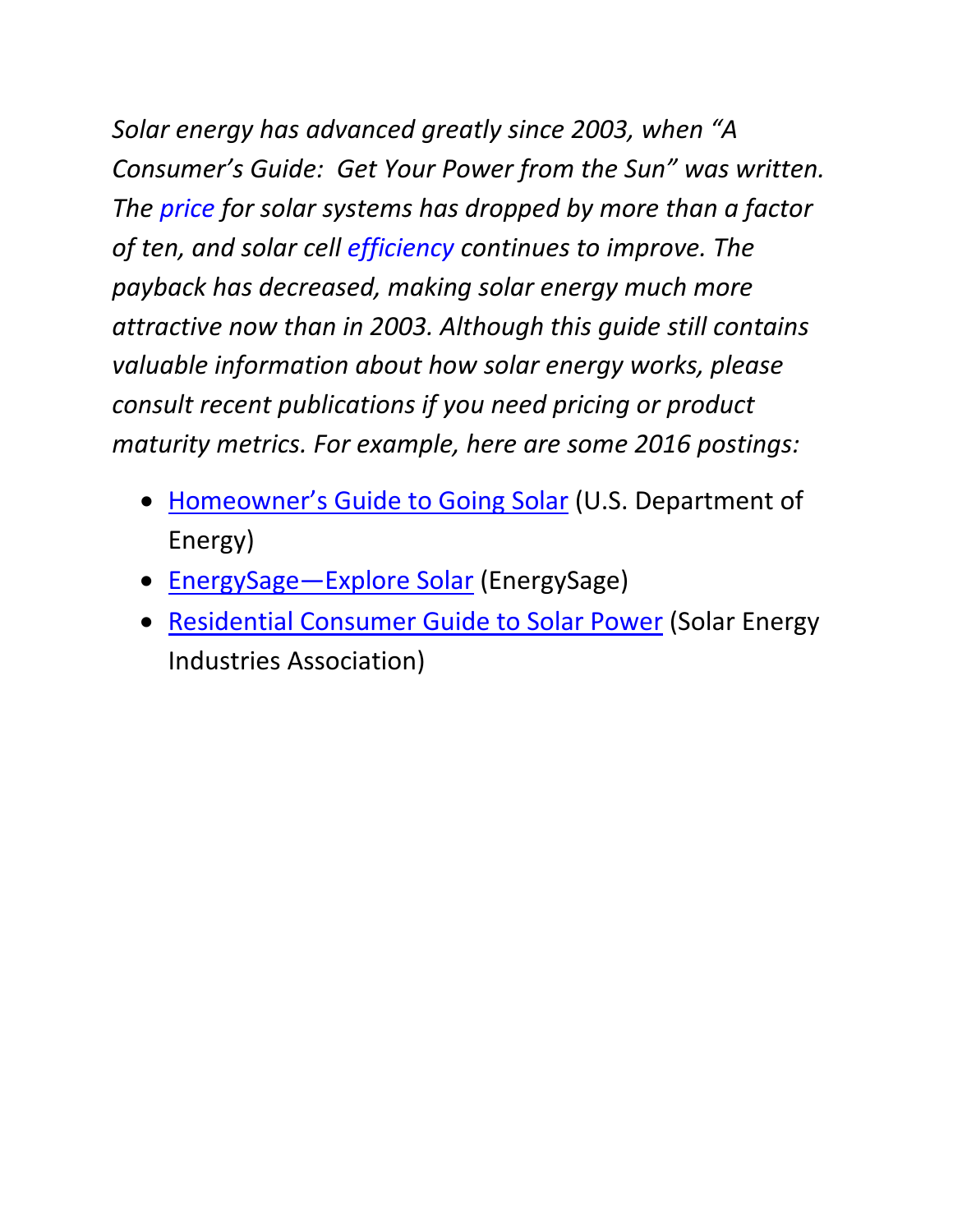# **Contents**

# **Background**

| What is a solar electric or photovoltaic system?<br>Are incentives available to help reduce the cost? 3                                                                                                                                              |
|------------------------------------------------------------------------------------------------------------------------------------------------------------------------------------------------------------------------------------------------------|
| Investing in a PV system                                                                                                                                                                                                                             |
| Is your home or business a good place for a PV system? 5<br>How big should your PV system be, and what features<br>How can you finance the cost of your PV system? 9                                                                                 |
| Selecting a PV provider                                                                                                                                                                                                                              |
| How do you choose among PV providers? 11<br>How do you choose among competing bids? 12                                                                                                                                                               |
| Before connecting a PV system to the grid                                                                                                                                                                                                            |
| What should you know about permits? 14<br>What should you know about insurance? 14<br>How do you get an interconnection agreement? 14<br>What should you know about utility and inspection sign-off? 16<br>What should you know about warranties? 16 |
|                                                                                                                                                                                                                                                      |
|                                                                                                                                                                                                                                                      |

**Cover photo: This PV system, integrated into an awning over the back porch of a home in California, generates electricity while shading the family's outdoor activities.** (Courtesy of AstroPower/PIX12345)

**Photo opposite: These PV modules are light and flexible, which makes them suitable for roofing shingles.**

**This Consumer's Guide is based on a state-specific guide written by Tom Starrs and Howard Wenger for the California Energy Commission, which was supported, in part, by the National Renewable Energy Laboratory in Golden, Colorado.**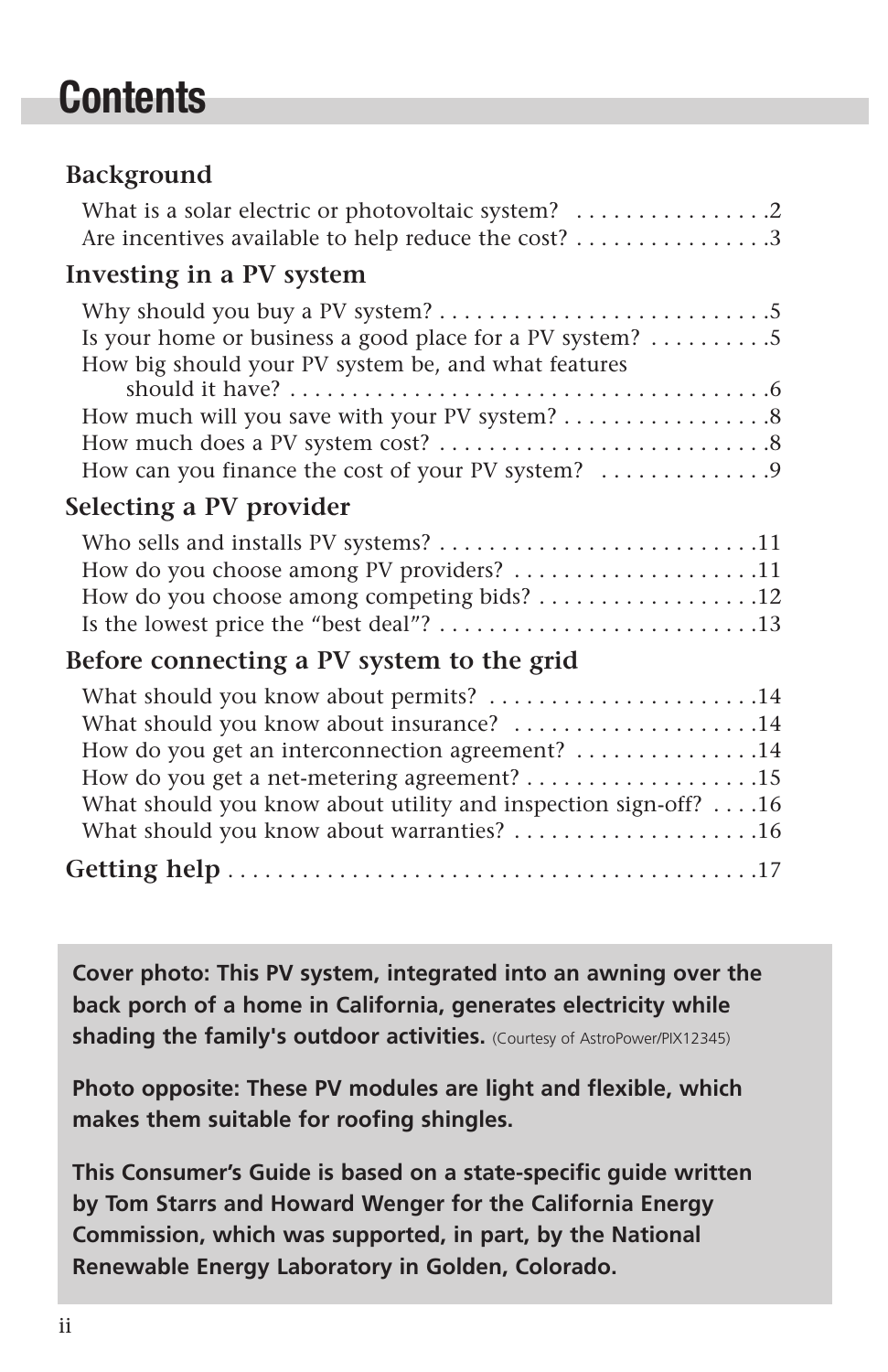Get YourPower from theSun

Are you thinking about buying a solar electric system for your home or business? If so, this booklet provides some basic information that can help you.

Solar electric systems, which are also called photovoltaic or PV systems, are reliable and pollution-free. They make use of a renewable source of energy—the sun. And PV systems for homes and businesses are becoming more affordable all the time.

PV works best in an energy-efficient building. So, adding insulation and energy-efficient lighting, appliances, and windows is a good idea, to reduce your home's overall electricity use before you install a PV system.

To make PV systems even more affordable, several states offer financial incentives through solar rebates and other programs. Some utilities have net metering programs, which further enhance the economics of PV. Net metering means that when your PV system generates more power than you need, the excess goes to the utility grid and the meter runs backward. This allows you to receive full retail value for the power that your PV system generates.

This booklet can guide you through the process of buying a solar electric system. It is not a technical guide to designing or installing a system—for that information, we recommend consulting an experienced PV system designer or supplier.

A PV system can be a substantial investment. As with any investment, careful planning will help you make the right decisions for your home or business.

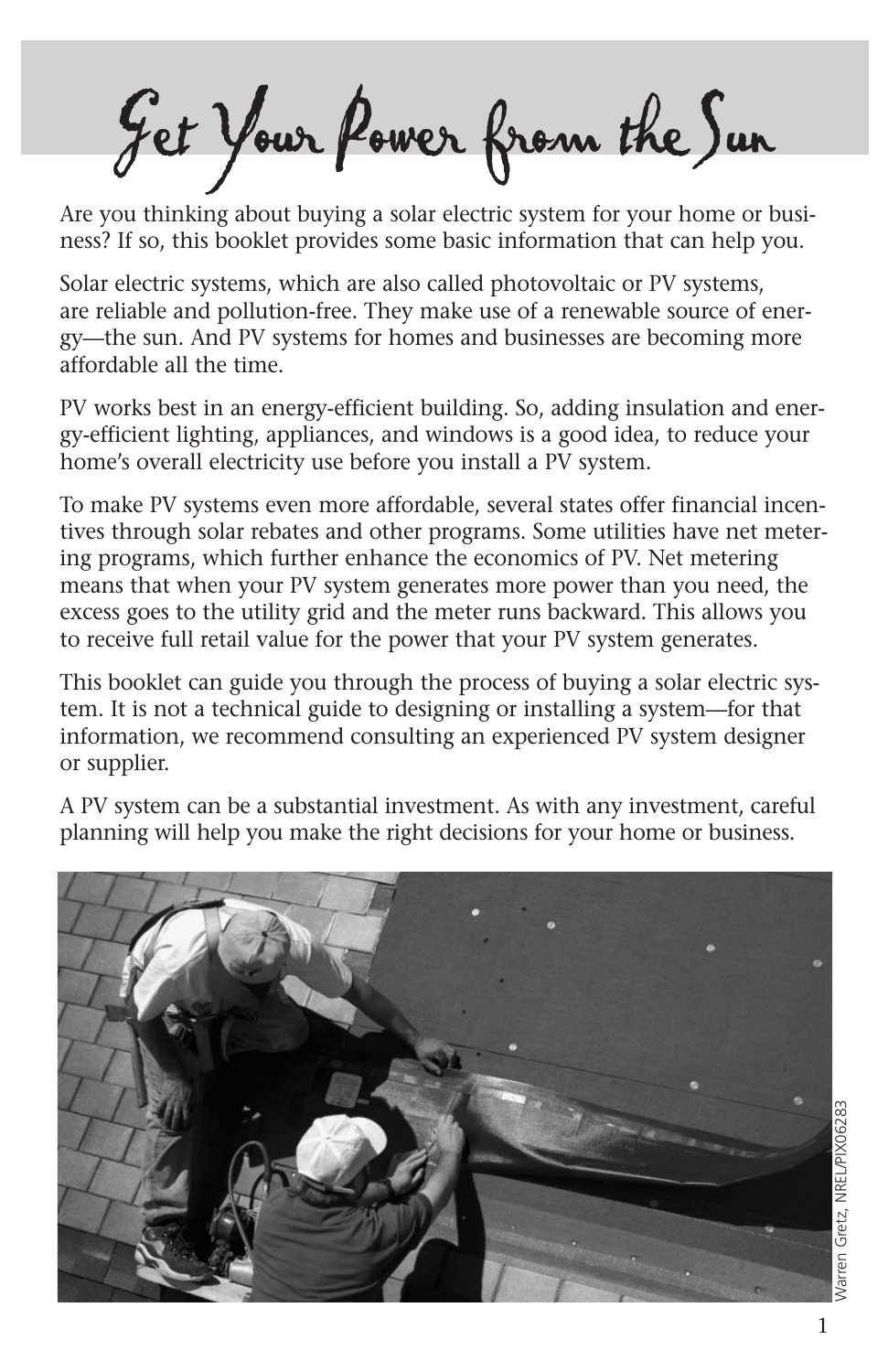# **What is a solar electric or photovoltaic system?**

Photovoltaic (PV) systems convert sunlight directly to electricity. They work any time the sun is shining, but more electricity is produced when the sunlight is more intense and strikes the PV modules directly (as when rays of sunlight are perpendicular to the PV modules). Unlike solar thermal systems for heating water, PV does not use the sun's heat to make electricity. Instead, electrons freed by the interaction of sunlight with semiconductor materials in PV cells are captured in an electric current.

PV allows you to produce electricity without noise or air pollution—from a clean, renewable resource. A PV system never runs out of fuel, and it won't increase U.S. oil imports. Many PV system components are manufactured right here in the United States. These characteristics could make PV

technology the U.S. energy source of choice for the 21st century.

The basic building block of PV technology is the solar "cell." Multiple PV cells are connected to form a PV "module," the smallest PV component sold commercially. Modules range in power output from about 10 watts to 300 watts. A PV system connected or "tied" to the utility grid has these components:

- One or more PV modules, which are connected to an inverter
- The inverter, which converts the system's direct-current (DC) electricity to alternating current (AC)
- Batteries (optional) to provide energy storage or backup power in case of a power interruption or outage on the grid.

AC electricity is compatible with the utility grid. It powers our lights, appliances, computers, and televisions.

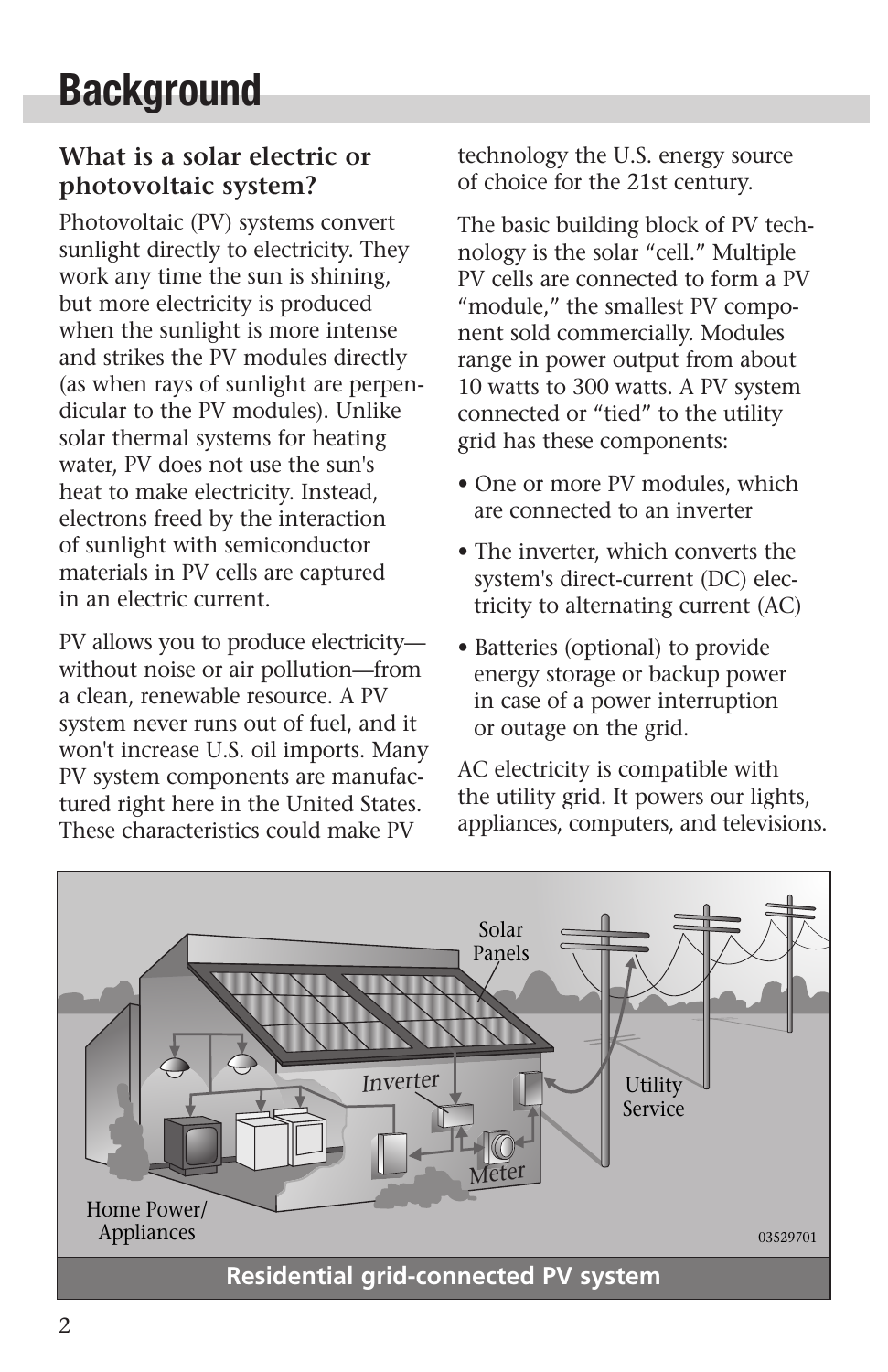Special appliances that run directly on DC power are available, but they can be expensive.

Before you decide to buy a PV system, there are some things to consider:

First, PV produces power intermittently because it works only when the sun is shining. This is not a problem for PV systems connected to the utility grid, because any additional electricity required is automatically delivered to you by your utility. In the case of non-grid, or stand-alone, PV systems, batteries can be purchased to store energy for later use.

Second, if you live near existing power lines, PV-generated electricity is usually more expensive than conventional utility-supplied electricity. Although PV now costs less than 1% of what it did in the 1970s, the amortized price over the life of the system is still about 25 cents per kilowatt-hour. This is double to quadruple what most people pay for electricity from their utilities. A solar rebate program and net metering can help make PV more affordable, but they can't match today's price for utility electricity in most cases.

Finally, unlike the electricity you purchase monthly from a utility, PV power requires a high initial investment. This means that buying a PV system is like paying years of electric bills up front. Your monthly electric bills will go down, but the *initial* expense of PV may be significant. By financing your PV system, you can spread the cost over many years, and rebates can also lighten your financial load.

# **Are incentives available to help reduce the cost?**

Yes, many states offer incentives. For specific information, call one of the contacts listed under "Getting Help" at the end of this booklet. Another excellent source is the National Database of State Incentives for Renewable Energy (DSIRE). Prepared by the North Carolina Solar Center, this database contains information on financial and regulatory incentives that promote renewable energy technologies.

**Net Metering—**In more than 35 states, customers who own PV systems can benefit from laws and regulations that require "net" electric meter reading. The customer is billed for the net electricity purchased from the utility over the entire billing period—that is, the difference between the electricity coming from the power grid and the electricity generated by the PV system. Through net metering, the customer obtains the full retail electricity rate—rather than the much lower wholesale rate—for kilowatt-hours of PV-produced electricity sent to the utility power grid. The benefits of net metering to consumers are especially significant in areas such as Hawaii and New York, which have high retail electric rates. Utilities also benefit because the solar-generated energy often coincides with their periods of "peak" demand for electricity.

**Property and Sales Tax—**Tax incentives may include a sales tax exemption on the PV system purchase, a property tax exemption, or state personal income-tax credits,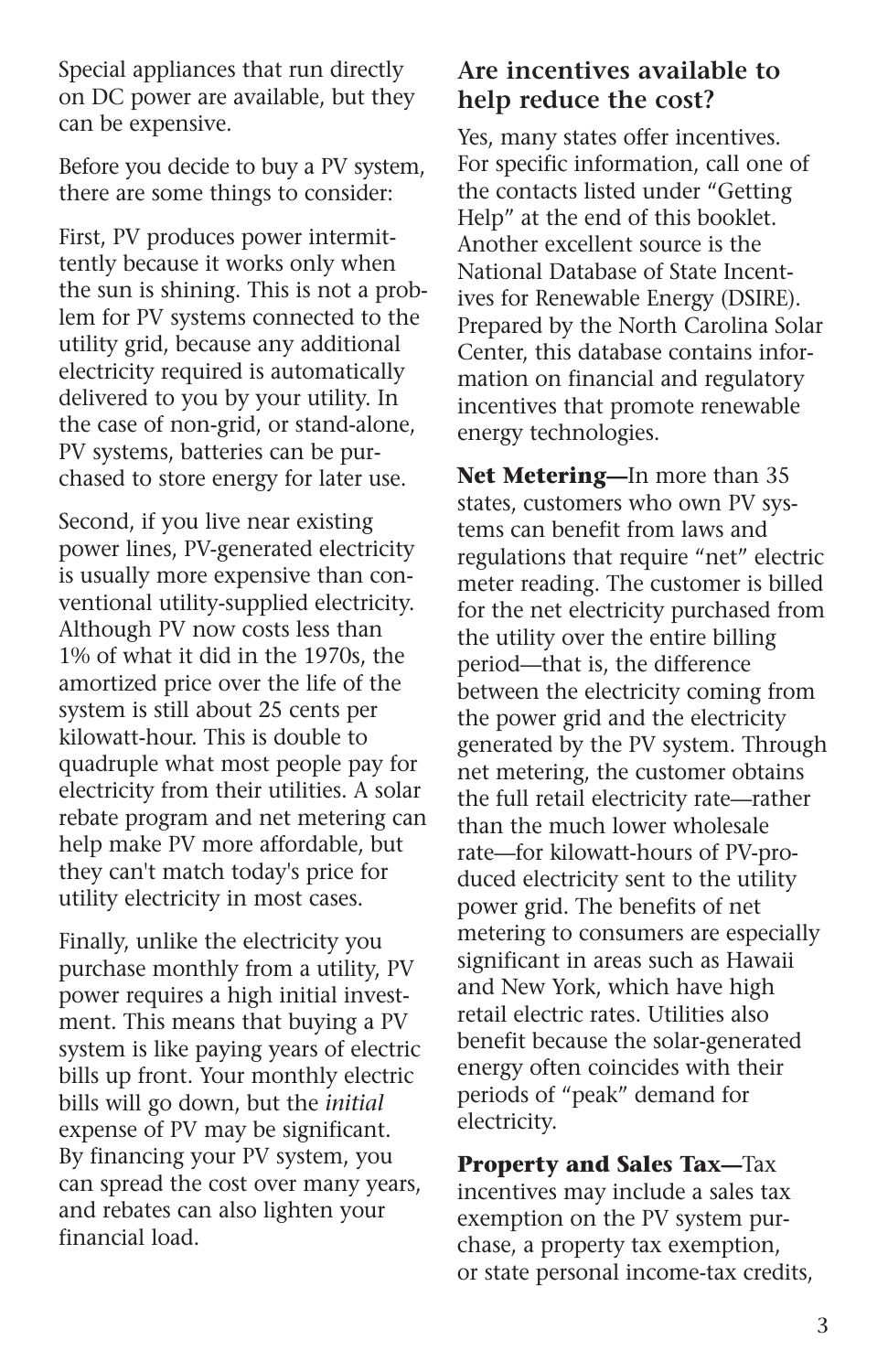

all of which provide an economic benefit to consumers by lowering high capital costs. The U.S. government also provides financial support for PV technology through a tax credit for commercial uses of solar energy. This energy investment credit provides businesses (but not individuals or utilities) with a 10% tax credit and 5-year accelerated depreciation for the cost of equipment used to generate solar electricity.

**Buy-Down—**Rebates and buydowns, typically based on the rated power of the system, help to defray high capital costs and to create competitive, sustainable market

growth. In the United States, the U.S. Department of Energy has been involved in a program known as TEAM-UP, or Technology Experience to Accelerate Markets in Utility Photovoltaics. Through this program, some 80 utilities in 40 states have installed more than 7 megawatts of grid-connected PV; supplier buydowns and consumer rebates range between \$2 and \$4 per watt.

**Residential Energy Rate—**This is the average retail residential rate for energy from utilities, in cents per kilowatt-hour. Check your utility bill for your *actual* rate.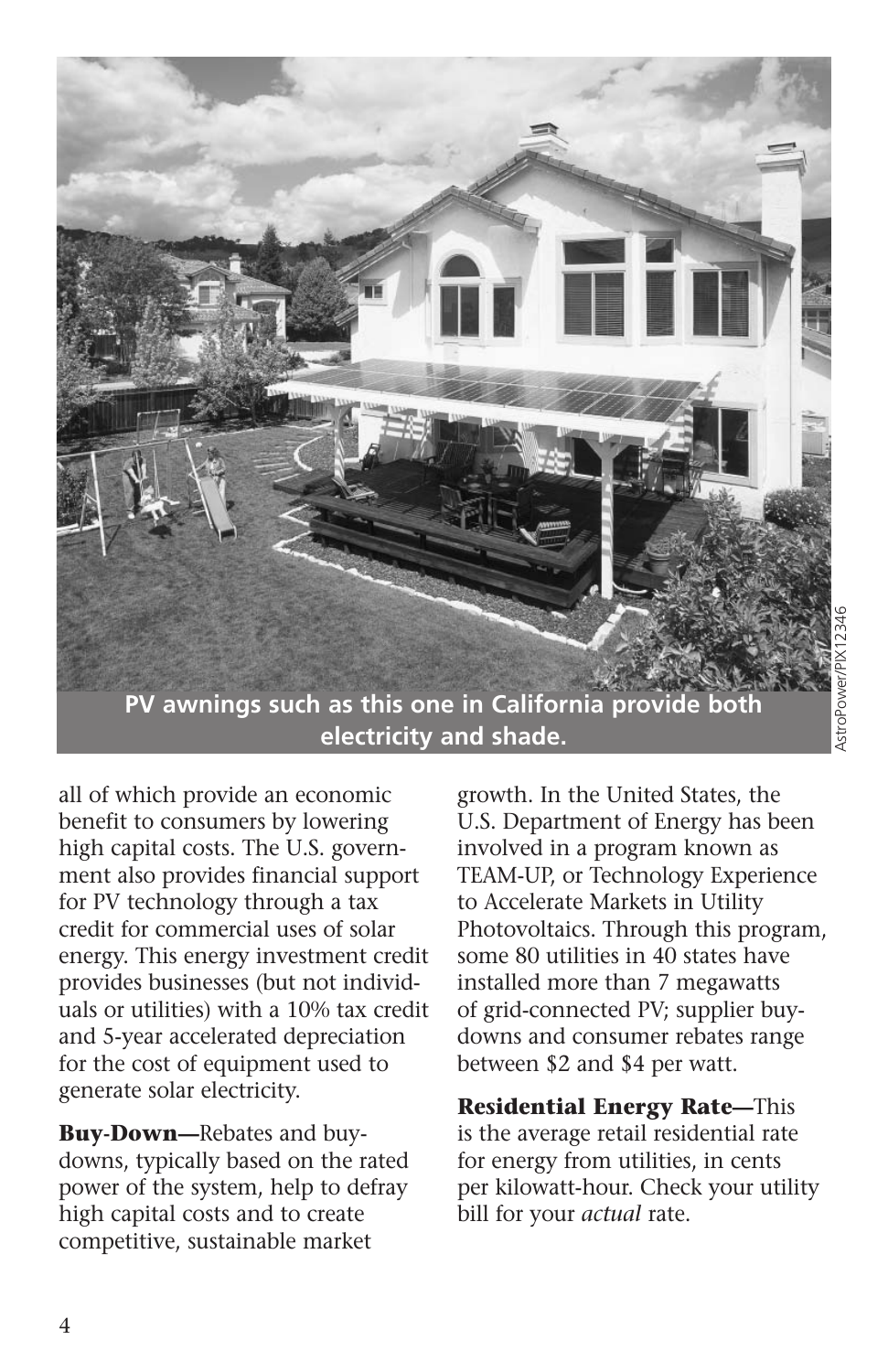# **Why should you buy a PV system?**

People decide to buy PV systems for a variety of reasons. Some people want to help preserve the Earth's finite fossil-fuel resources and reduce air pollution. Others want to invest in an energy-producing improvement to their property. Some people like the security of reducing the amount of electricity they buy from their utility because it makes them less vulnerable to future price increases. And some people just appreciate the independence that a PV system provides.

If you plan to build a home away from an established utility service, inquire about the cost of installing a utility line. Often, the cost of extending conventional power to your residence is higher than the cost of a solar option.

Whatever your reason, solar energy is widely thought to be the energy source of choice for the future, and you may be able to take advantage of a state-sponsored program to help make it your energy choice for today and tomorrow.

# **Is your home or business a good place for a PV system?**

#### *Can you locate your system so it works well?*

A well-designed PV system needs clear and unobstructed access to the sun's rays for most or all of the day, throughout the year. You can make an initial assessment yourself. If the

location looks promising, your PV provider can determine whether your home or business can effectively use a PV system.

The orientation of your PV system (the compass direction that your system faces) affects its performance. In the United States, the sun is always in the southern half of the sky but is higher in the summer and lower in the winter. Usually, the best location for a PV system is a south-facing roof, but roofs that face east or west may also be acceptable. Flat roofs also work well for solar electric systems, because PV modules can be mounted flat on the roof facing the sky or bolted on frames tilted toward the south at an optimal angle. They can also be attached directly to the roof as "PV shingles."

If a rooftop can't be used, your solar modules can also be placed on the ground, either on a fixed mount or a "tracking" mount that follows the sun to orient the PV modules. Other options (often used in multifamily or commercial applications) include mounting structures that create covered parking, or that provide shade as window awnings.

#### *Is your site free from shading by trees, nearby buildings, or other obstructions?*

To make the best use of your PV system, the PV modules must have a clear "view" of the sun for most or all of the day—unobstructed by trees, roof gables, chimneys, buildings, and other features of your home and the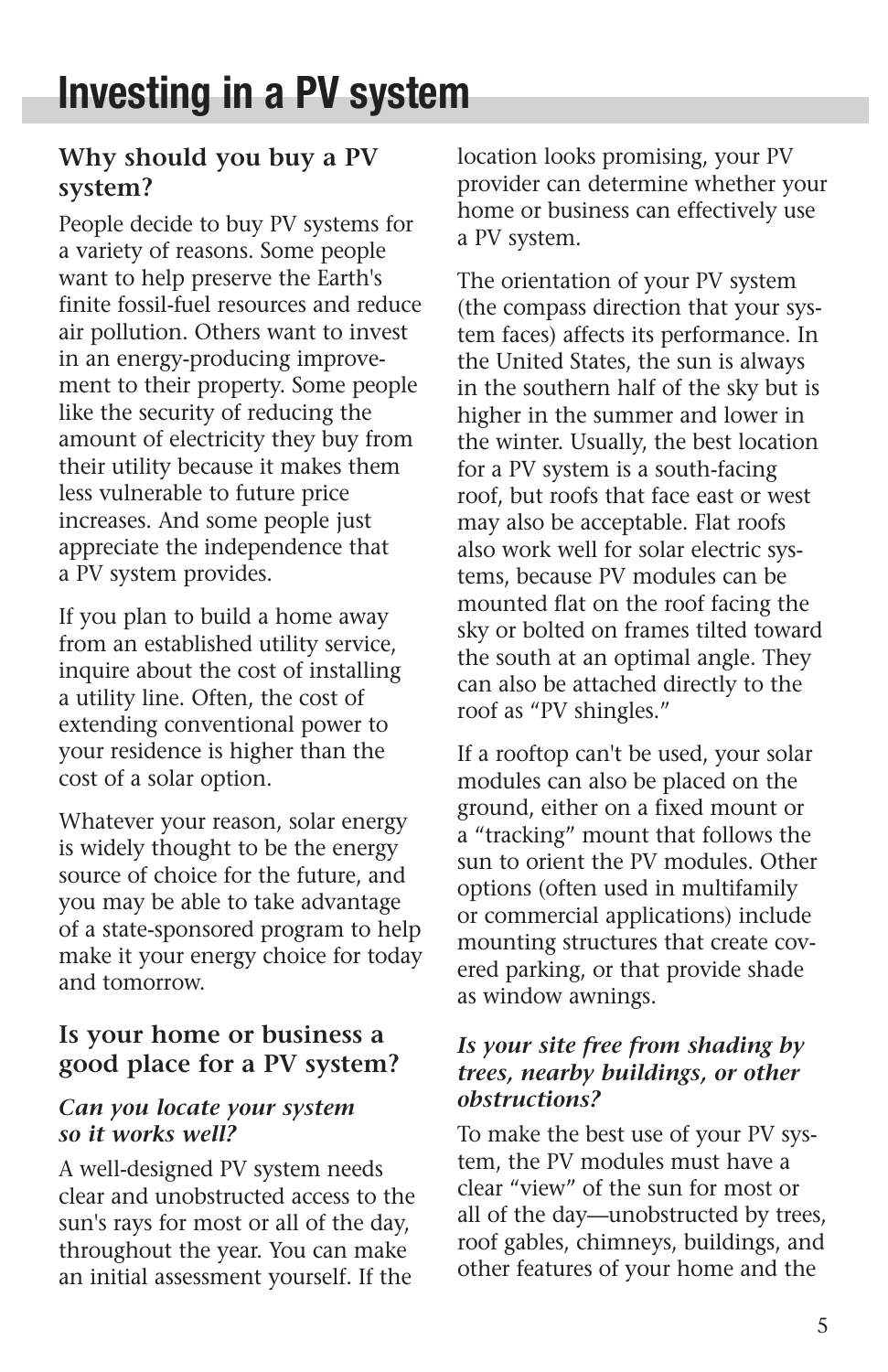surrounding landscape. Some potential sites for your PV system may be bright and sunny during certain times of the day, but shaded during other times. Such shading may substantially reduce the amount of electricity that your system will produce. To be eligible for some rebates, your system must be unshaded between certain hours during certain times of the year. Some states have laws that establish your right to protect your solar access through the creation of a "solar easement." Your PV provider can help you determine whether your site is suitable for a solar electric system.

#### *Does your roof or property contain a large enough area for the PV system?*

The amount of space that a PV system needs depends on the size of the system you purchase. Some residential systems require as little as 50 square feet (for a small "starter" system), but others could need as much as 1,000 square feet. Commercial systems are typically even larger. If your location limits the size of your system, you may want to install one that uses more efficient PV modules. Greater efficiency means that the module needs less surface area to convert sunlight into a given amount of electric power. PV modules are available in a range of types, and some offer more efficiency per square foot than others do (see table on the next page). Although the efficiency (percent of sunlight converted to electricity) varies with the different types of PV modules available today, higher efficiency modules typically

cost more. System sizing, discussed later in this booklet, should also be discussed with your PV provider.

#### *What kind of roof do you have, and what is its condition?*

Some types of roofs are simpler and cheaper to work with, but a PV system can be installed on any type. Typically, roofs with composition shingles are the easiest to work with, and those with slate are the most difficult. In any case, an experienced solar installer will know how to work on all types and can use roofing techniques that eliminate any possibility of leaks. Ask your PV provider how the PV system affects your roof warranty.

If your roof is older and needs to be replaced in the near future, you may want to replace it at the time the PV system is installed to avoid the cost of removing and reinstalling your PV system. PV panels often can be integrated into the roof itself, and some modules are actually designed as three-tab shingles or raised-seam metal roof sections. One benefit of these systems is their ability to offset the cost of roof materials.

# **How big should your PV system be, and what features should it have?**

To begin, consider what portion of your current electricity needs you would like your PV system to meet. For example, suppose that you would like to meet 50% of your electricity needs with your PV system. You could work with your PV provider to examine past electric bills and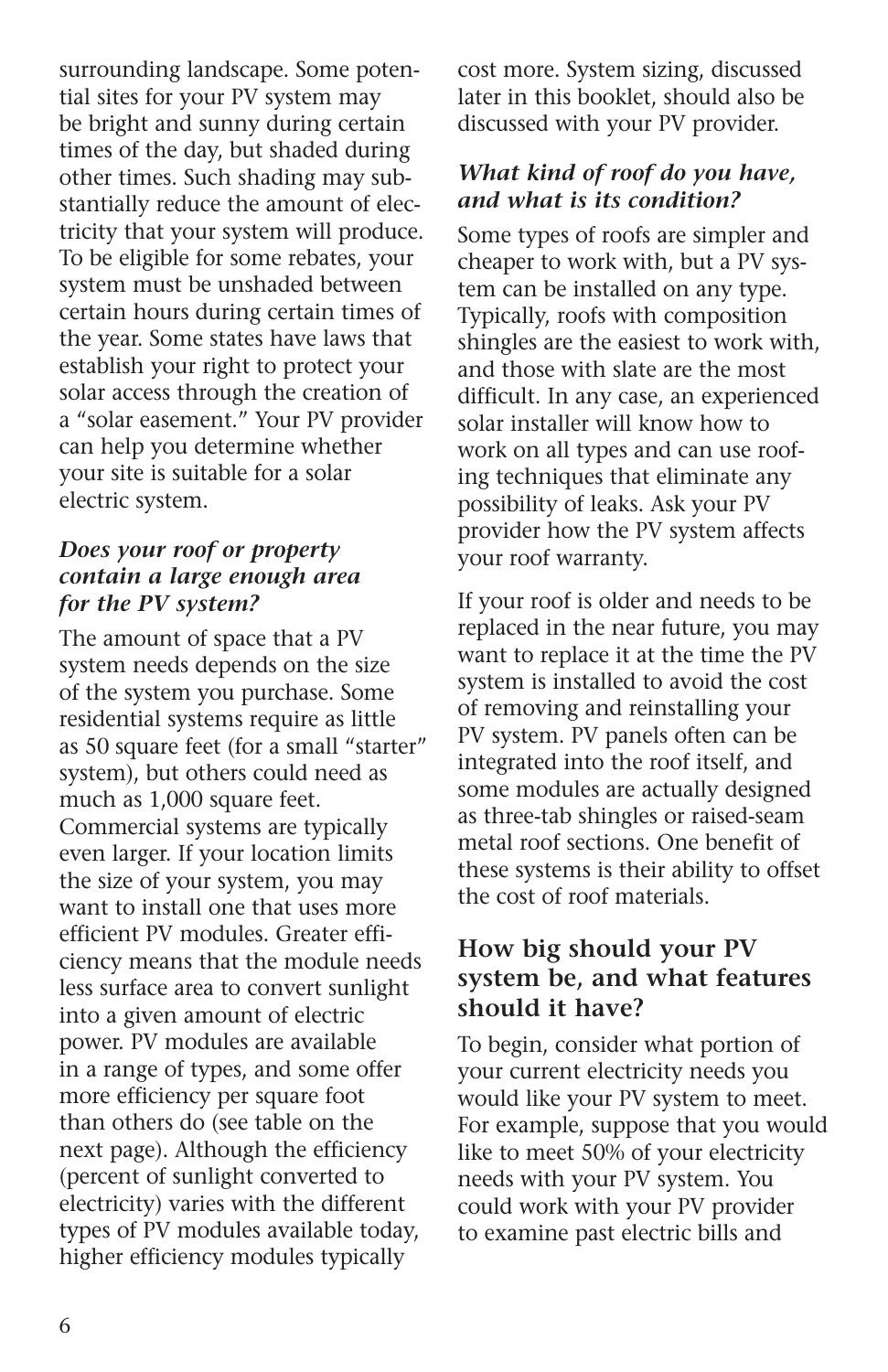determine the size of the PV system needed to achieve that goal.

You can contact your utility and request the total electricity usage, measured in kilowatt-hours, for your household or business over the past 12 months (or consult your electric bills if you save them). Ask your PV provider how much your new PV system will produce per year (also measured in kilowatt-hours) and compare that number to your annual electricity usage (called demand) to get an idea of how much you will save. In the next section, we'll provide more information on estimating how much you will save.

Some solar rebate programs are capped at a certain dollar amount. Therefore, a solar electric system that matches this cap maximizes the benefit of the solar rebate.

To qualify for net metering in some service territories, your PV system must have a peak generating capacity that is typically not more 10 kilowatts (10,000 watts), although this peak may differ from state to state. Also, utilities have different provisions for buying excess electricity

produced by your system on an annual basis (see the section on net metering). Finally, customers eligible for net metering vary from utility to utility; for example, net metering could be allowed for residential customers only, commercial customers only, or both.

One optional feature to consider is a battery system to provide energy storage (for stand-alone systems) or backup power in case of a utility power outage (for grid-connected systems). Batteries add value to your system, but at an increased price.

As a rule, the cost per kilowatt-hour goes down as you increase the size of the system. For example, many inverters are sized for systems up to 5 kilowatts, so even if your PV array is smaller (say, 3 kilowatts), you may have to buy the same size of inverter. Labor costs for a small system may be nearly as much as those for a large system, so you are likely to get a better price for installing a 2-kilowatt system all at once, rather than installing 1 kilowatt each year for two years.

| Roof Area Needed in Square Feet (shown in Bold Type)                                                     |                            |     |            |            |            |       |        |  |
|----------------------------------------------------------------------------------------------------------|----------------------------|-----|------------|------------|------------|-------|--------|--|
| PV Module<br>Efficiency (%)                                                                              | PV Capacity Rating (Watts) |     |            |            |            |       |        |  |
|                                                                                                          | 100                        | 250 | 500        | 1,000      | 2,000      | 4,000 | 10,000 |  |
| $\overline{4}$                                                                                           | 30                         | 75  | <b>150</b> | 300        | 600        | 1,200 | 3,000  |  |
| 8                                                                                                        | 15                         | 38  | 75         | <b>150</b> | 300        | 600   | 1,500  |  |
| 12                                                                                                       | 10                         | 25  | 50         | <b>100</b> | 200        | 400   | 1,000  |  |
| 16                                                                                                       | 8                          | 20  | 40         | 80         | <b>160</b> | 320   | 800    |  |
| For example, to generate 2,000 watts from a 12%-efficient system, you need 200 square feet of roof area. |                            |     |            |            |            |       |        |  |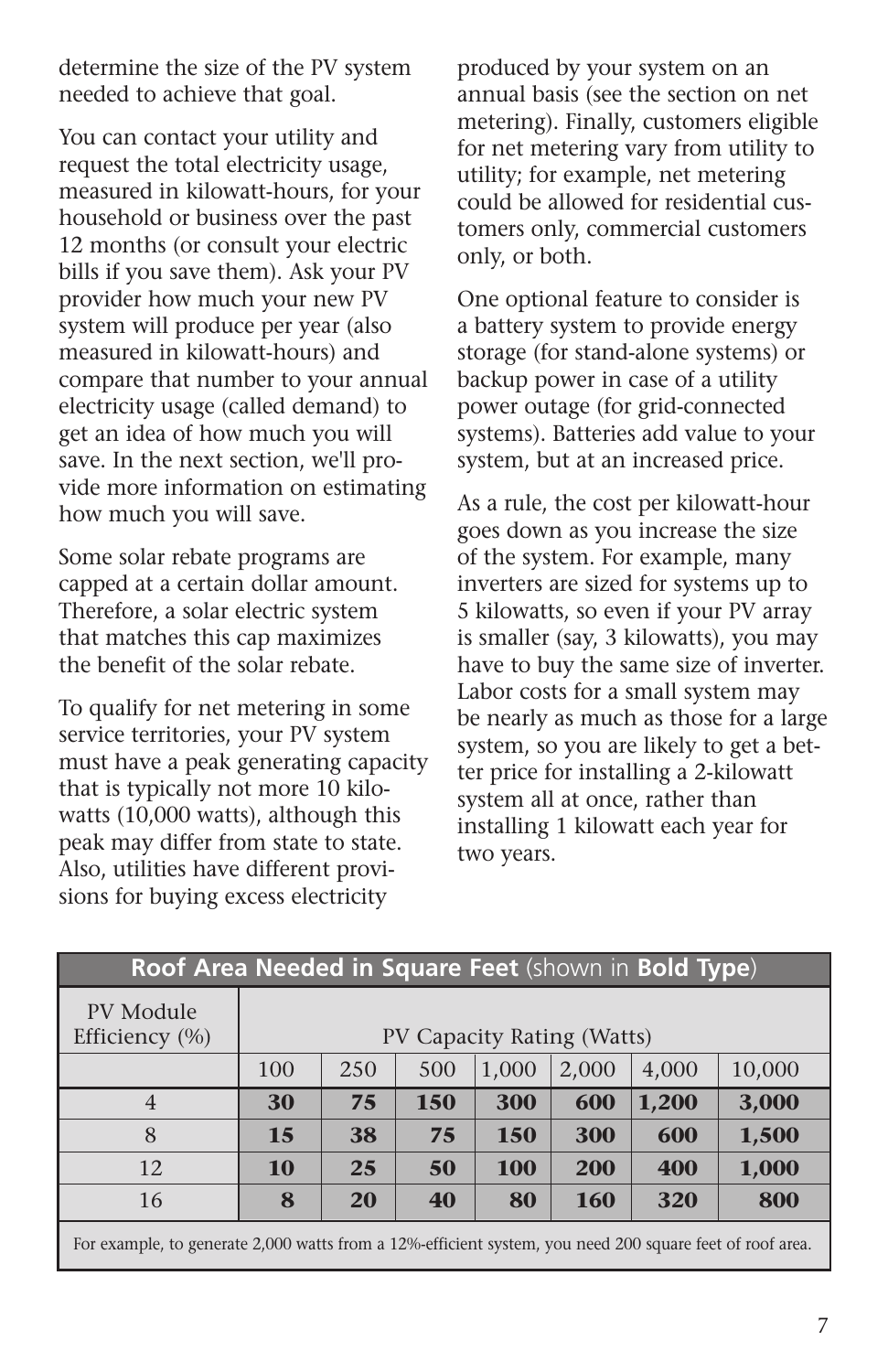# **How much will you save with your PV system?**

The value of your PV system's electricity depends on how much you pay for electricity now and how much your utility will pay you for any excess power that you generate. If your utility offers net metering (and so pays the full retail price for your excess electricity), you and your utility will pay the same price for each other's electricity. You can use the calculation box on the next page to roughly estimate how much electricity your PV system will produce and how much that electricity will be worth. Actual energy production from your PV system will vary by up to 20% from these figures, depending on your geographic location, the angle and orientation of your system, the quality of the components, and the quality of the installation.

Also, you may not get full retail value for excess electricity produced by your system on an annual basis, even if your utility does offer net metering. Be sure to discuss these issues with your PV provider. Request a written estimate of the average annual energy production from the PV system. However, even if an estimate is accurate for an average year, actual electricity production will fluctuate from year to year because of natural variations in weather and climate.

If your utility does not offer net metering, you can still use the calculation box to determine the amount of electricity your system will produce. However, this is not as straightforward, because the excess

electricity will not be worth as much as the electricity you actually use. You may earn only 2 cents per kilowatt-hour—or less than half the retail rate—for your excess power.

PV systems produce most of their electricity during the middle of the day, when residential electric loads tend to be small. If your utility does not offer net metering, you may want to size your system to avoid generating electricity significantly beyond your actual needs.

# **How much does a PV system cost?**

No single answer applies in every case. But a solar rebate and other incentives can always reduce the cost. Your price depends on a number of factors, including whether your home is under construction and whether PV is integrated into the roof or mounted on top of an existing roof. The price also depends on the PV system rating, manufacturer, retailer, and installer.

The size of your system may be the most significant factor in any measurement of costs versus benefits. Small, single-PV-panel systems with built-in inverters that produce about 75 watts may cost around \$900 installed, or \$12 per watt. These small systems offset only a small fraction of your electricity bill. A 2-kilowatt system that meets nearly all the needs of a very energyefficient home could cost \$16,000 to \$20,000 installed, or \$8 to \$10 per watt. At the high end, a 5-kilowatt system that completely meets the energy needs of many conventional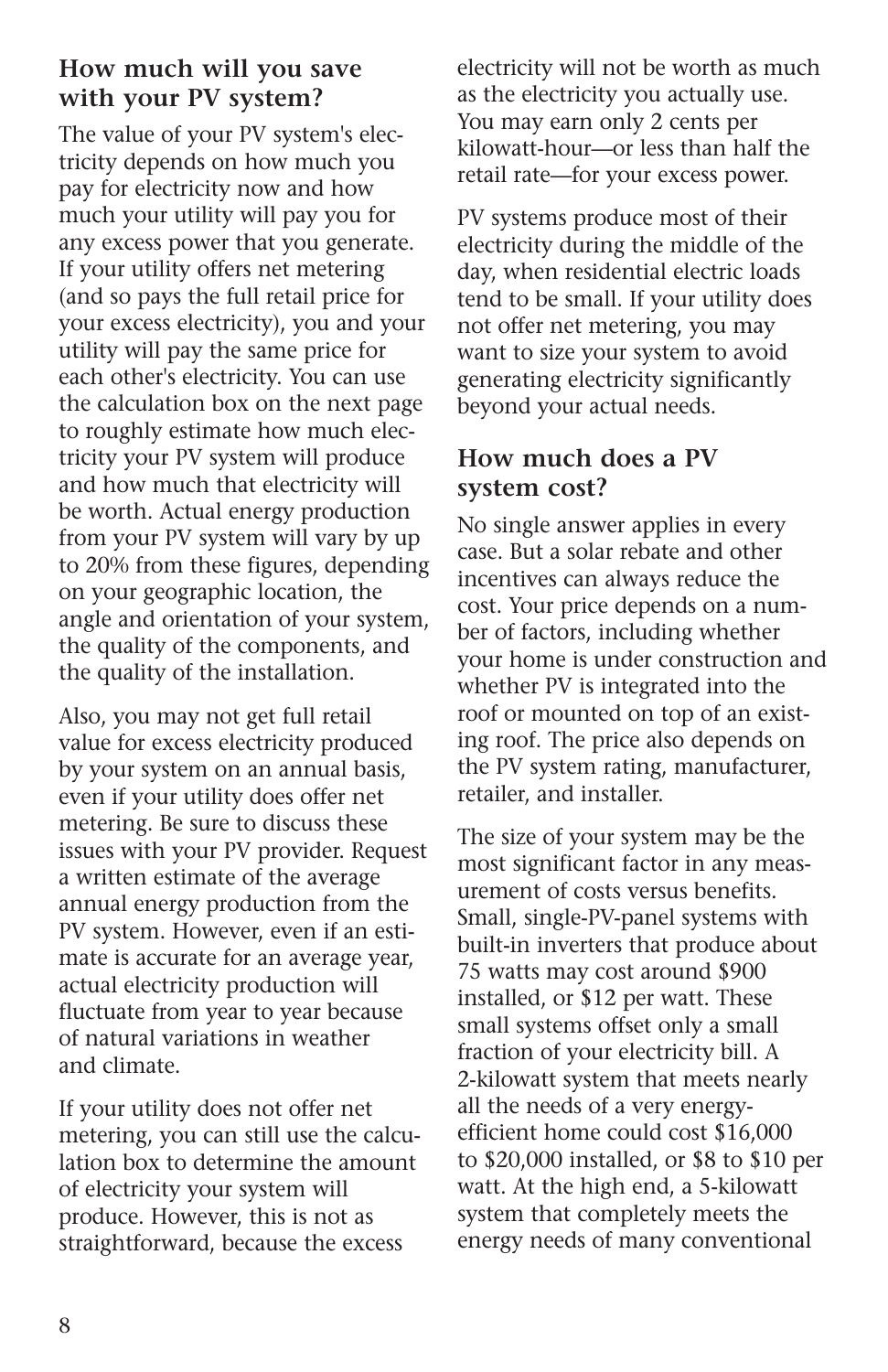# **Calculating Electricity Bill Savings for a Net-Metered PV System**

- Determine the system's size in kilowatts (kW). A reasonable range is from 1 to 5 kW. This value is the "kW of PV" input for the equations below.
- Based on your geographic location, select the energy production factor from the map below for the "kWh/kW-year" input for the equations.

*Energy from the PV system = (kW of PV) x (kWh/kW-year) = kWh/year*

Divide this number by 12 if you want to determine your monthly energy reduction.

#### *Energy bills savings = (kWh/year) x (Residential Rate)/ 100 = \$/year saved*

(Residential Rate in this above equation should be in dollars per kWh; for example, a rate of 10 cents per kWh is input as \$0.10/kWh.)

For example, a 2-kW system in Denver, CO, at a residential energy rate of \$0.07/kWh will save about \$266 per year: 1,900 kWh/kW-year x \$0.07/kWh  $x 2$  kW = \$266/year.



homes can cost \$30,000 to \$40,000 installed, or \$6 to \$8 per watt. These prices are rough estimates; your costs depend on your system's configuration, your equipment options, and other factors. Your local PV providers can give you more accurate estimates or bids.

# **How can you finance the cost of your PV system?**

When it comes to financing the cost of purchasing and installing your PV system, there are some special programs particular to financing solar and other renewable energy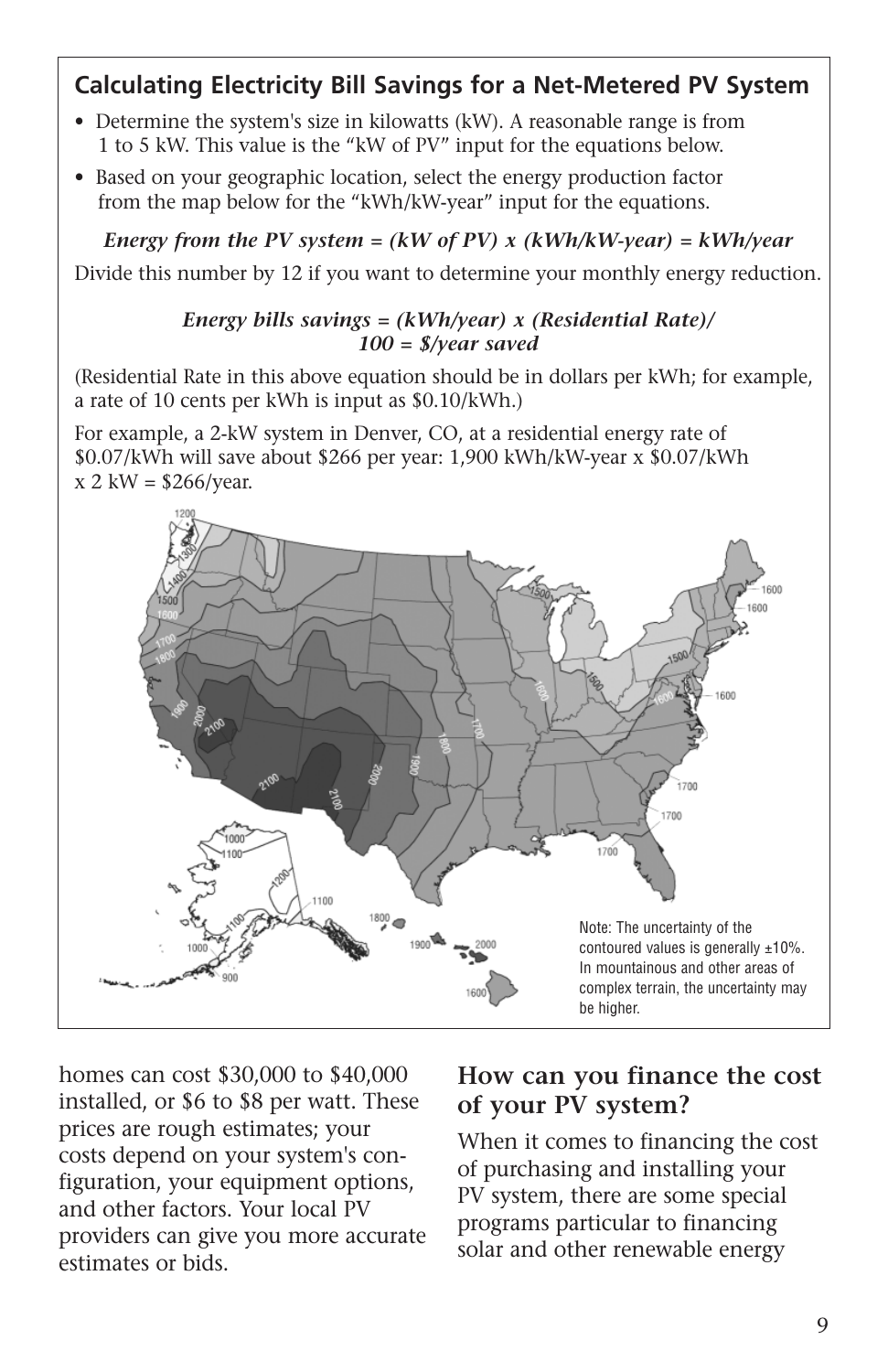

**This 20-kilowatt PV system produces electricity for the common areas of a shopping center in Cambridge, Massachusetts.**

investments. But most of the options will be familiar to you.

The best way to finance PV systems for homes is through a mortgage loan. Mortgage financing options include your primary mortgage; a second mortgage, such as a U.S. Department of Housing and Urban Development (HUD) Title 1 loan; or a home-equity loan that is secured by your property. There are two advantages to mortgage financing. First, mortgage financing usually provides longer terms and lower interest rates than other loans, such as conventional bank loans. Second, the interest paid on a mortgage loan is generally deductible on your federal taxes (subject to certain conditions). If you buy the PV system for your home at the same time that you build, buy, or refinance the home, adding the cost of the PV system to your mortgage loan is likely to be

relatively simple. It is also one way to avoid additional loan application forms and fees.

If mortgage financing is not available, look for other sources of financing, such as conventional bank loans. Seek the best possible combination of low rate and long term. This allows you to amortize your PV system as inexpensively as possible. Because your PV system is a longterm investment, the terms and conditions of your financing are likely to be the most important factor in determining the effective price of your PV-generated power.

PV systems for businesses are probably best financed through a company's existing sources of funds for capital purchases—such as Small Business Administration loans or conventional bank loans.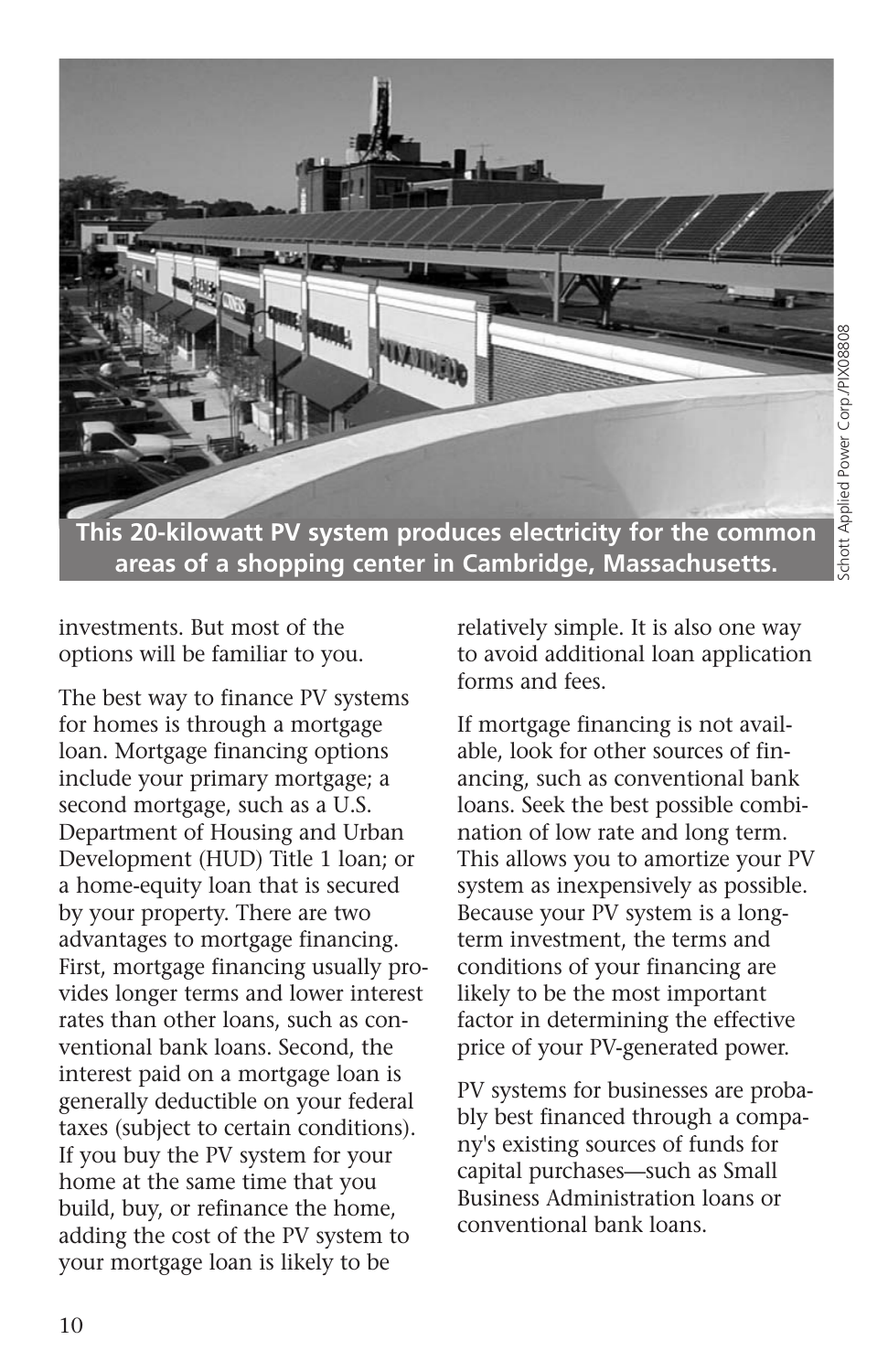# **Who sells and installs PV systems?**

In some areas, finding a PV provider can be as simple as picking up the telephone directory and looking under "Solar Energy Equipment and Systems—Dealers." However, many of the listings are solar water-heating companies and many companies might not be experienced in PV system design or installation. Similarly, many electrical contractors, although proficient in typical electrical contracting work, might not have expertise in PV or residential roof-mounting techniques. *How do you identify solar electric system providers?* Here are several suggestions.

- Check the Source Guide for renewable energy businesses (including PV) by name, product type, business type, and location: http://energy. sourceguides.com/index.shtml
- Contact the Solar Energy Industries Association (SEIA) at 202-628-7745 for a list of solar service providers.
- Contact your utility company to see which vendors it might recommend.
- Conduct a search on the Internet.

Reputable, professional contractors with experience in PV systems are the best choice for the actual installation.

# **How do you choose among PV providers?**

Compile a list of prospective PV providers. (Those closest to you

should have the lowest travel costs). Contact these providers and find out what products and services they offer. The following questions may give you a good sense of their capabilities:

#### *Has the company installed gridconnected PV systems? If not, has it installed grid-independent (or stand-alone) PV systems?*

Experience in installing gridconnected systems is valuable because some elements of the installation—particularly interconnection with the local utility—are unique to these systems. Because gridconnected systems are relatively uncommon, however, most contractors with PV experience have worked only on stand-alone systems. So, they have experience with all aspects of PV system installation *except* connection with the utility grid. However, a competent company with PV experience should not be eliminated just because it has not yet installed grid-connected PV. Experience with off-grid systems is valuable, because grid-independent systems are more technically complex than grid-tied systems.

#### *How many years of experience does the company have installing PV systems?*

This issue speaks for itself: A contractor who has been in business a long time probably understands how to work with customers and to compete effectively with other firms.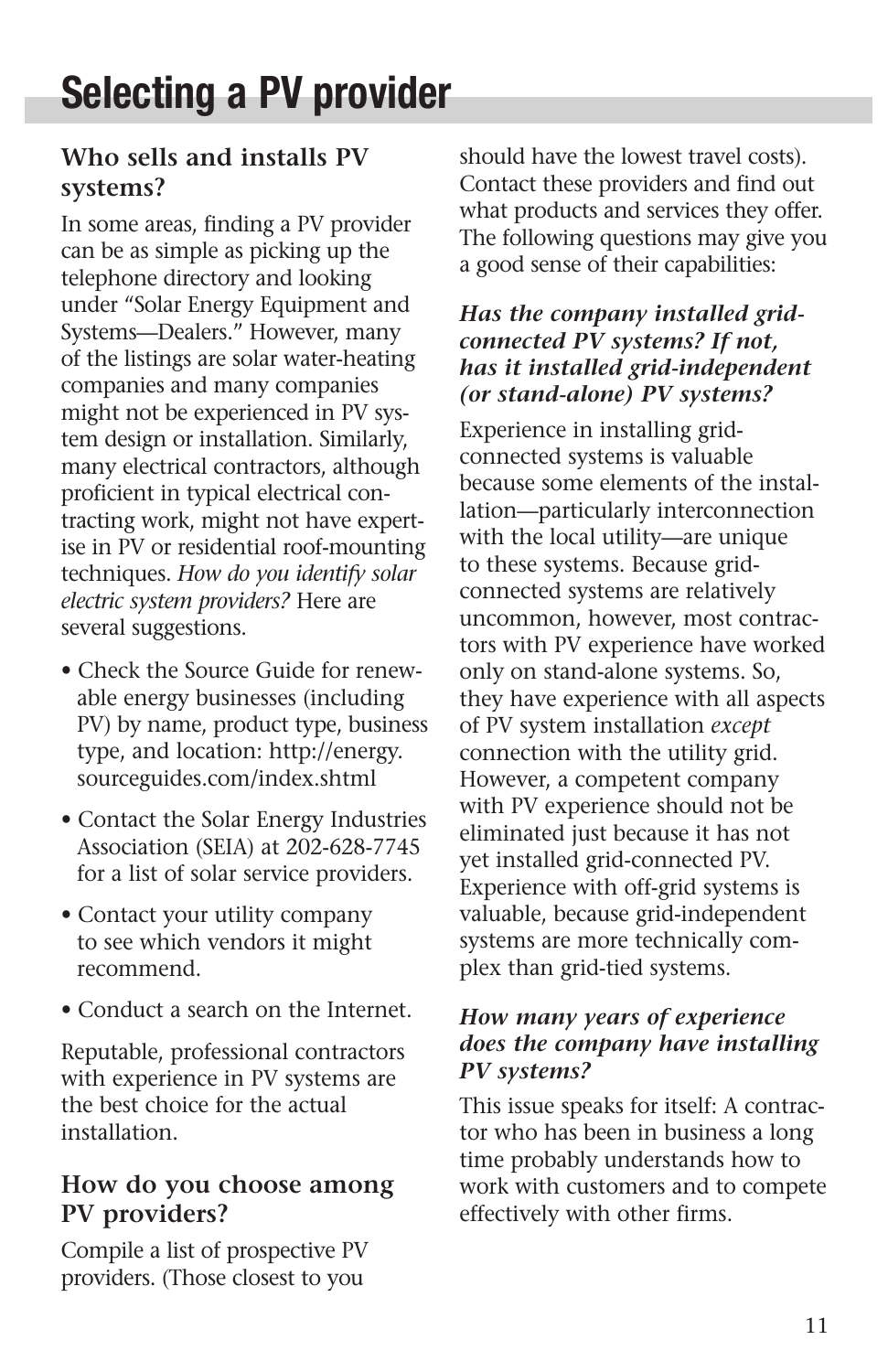# *Is the company properly licensed?*

PV systems should be installed by an appropriately licensed contractor. This usually means that either the installer or a subcontractor has an electrical contractor's license. Your State Electrical Board can tell you whether a contractor has a valid electrician's license. Local building departments might also require that the installer have a general contractor's license. Call the city or county you live in for additional information on licensing.

A solar rebate program may require that, in addition to being properly licensed, installers must demonstrate that they have special knowledge about installing PV systems. This special knowledge may be demonstrated in one of the following ways:

- Possession of a solar contractor specialty license, issued by a local building jurisdiction, that recognizes—through testing or other means—special knowledge of PV systems
- Certification in PV systems by a group such as the state chapter of SEIA
- A letter from the PV system manufacturer stating that the installer has the experience and training needed to install the system properly.

# *Does the company have any pending or active judgments or liens against it?*

As with any project that requires a contractor, due diligence is recommended. Your state electrical board can tell you about any judgments or complaints against a state-licensed electrician. Consumers should call the city and county they live in for information on how to evaluate contractors. The Better Business Bureau is another source of information.

# **How do you choose among competing bids?**

If you decide to get more than one bid for the installation of your PV system (always a good idea), make sure that all bids are made on the same basis. For example, a bid for a system mounted on the ground is usually very different from another bid for a rooftop system.

Similarly, some PV modules generate more electricity per square foot than others. Bids should clearly state the maximum generating capacity of the system (measured in watts or kilowatts). If possible, have the bids specify the system capacity in "AC watts" under a standard set of test conditions, or specify the output of the system at the inverter.

Also request an estimate of the amount of energy that the system will produce on an annual basis (measured in kilowatt-hours). Because the amount of energy depends on the amount of sunlight—which varies by location, season, and year to year—it's unlikely the contractor will quote a specific figure, but a range of  $\pm 20\%$  is realistic. Bids also should include the total cost of getting the PV system up and running, including hardware, installation, connection to the grid, permitting, sales tax, and warranty.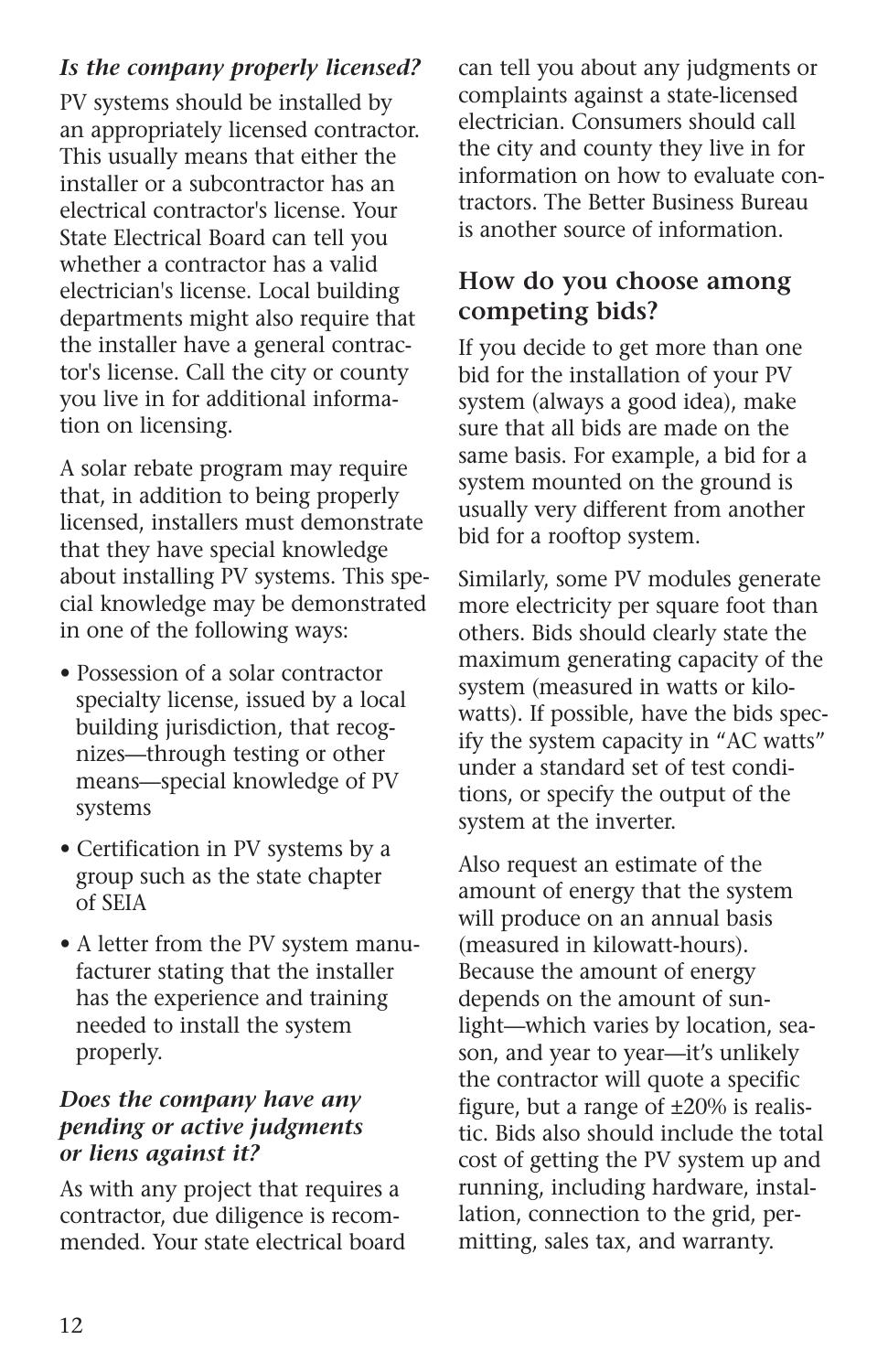*Your warranty is a very important factor for evaluating bids.* A solar rebate program may require that systems be covered by a two-year parts-and-labor written installation warranty, for example, in addition to any manufacturers' warranties on specific components. The installer may offer longer warranties. Also, ask yourself, "Will this company stand behind the full-system warranty for the next two years?"

# **Is the lowest price the "best deal"?**

It might not be. You generally get what you pay for, and it's possible that a low price could be a sign of inexperience. Companies that plan to stay in business must charge enough for their products and services to cover their costs, plus a fair profit margin. Therefore, price should not be the only consideration, and quality should probably rank high on the list.



**A home in the woods of New** Alan Ford/PIX09507**Hampshire had too much shade** Alan Ford/PIX09507 **to use PV on the roof. The solution was installing a freestanding PV array.**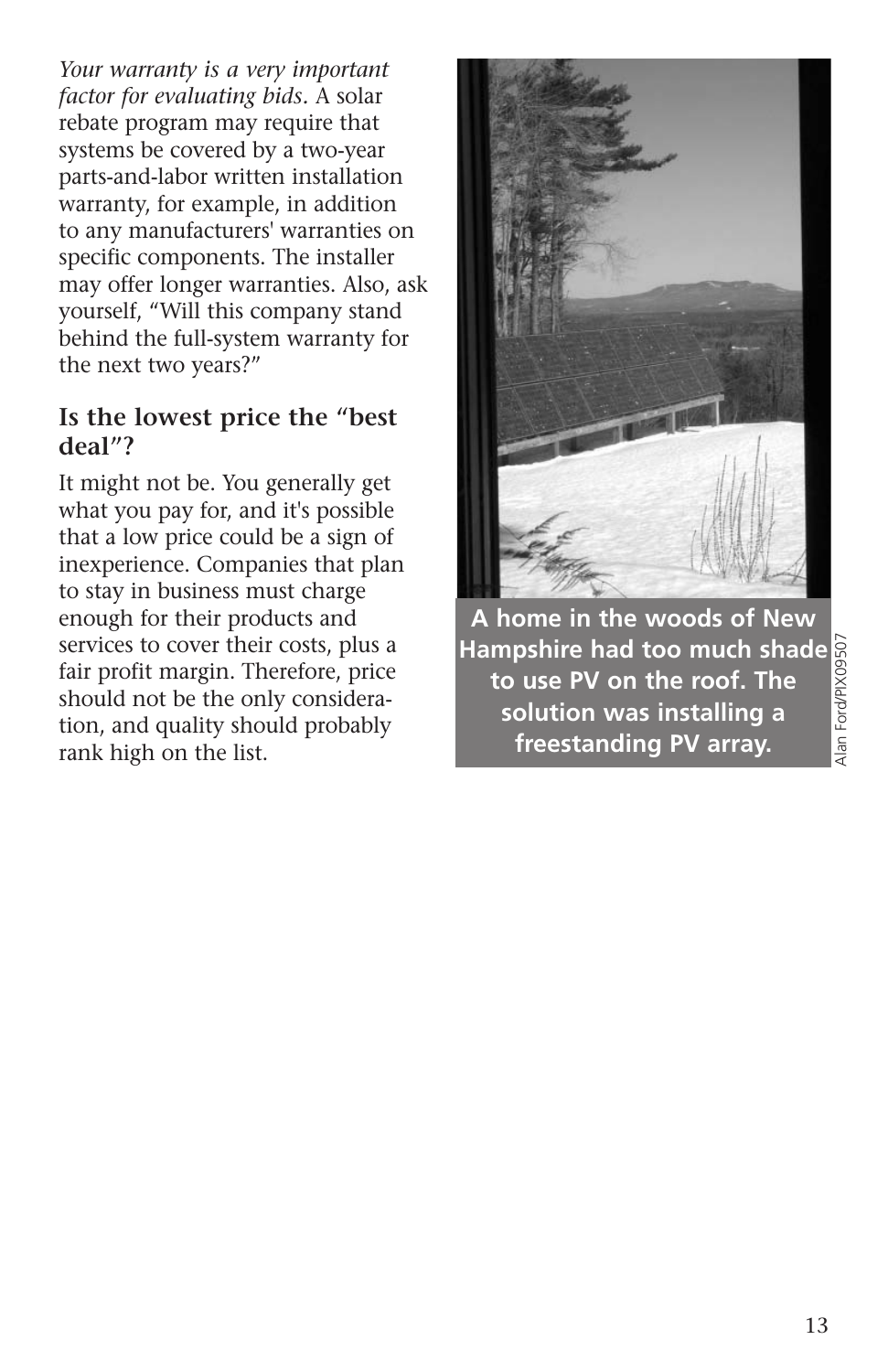# **What should you know about permits?**

If you live where a homeowners association must approve a solar electric system, you or your PV provider may need to submit your plans. You'll need approval before you begin installing your PV system. However, some state laws stipulate that you have the right to install a solar electric system on your home.

You will probably need to obtain permits from your city or county building department. These include a building permit, an electrical permit, or both. Typically, your PV provider will take care of this, rolling the price of the permits into the overall system price.

However, in some cases, your PV provider may not know how much time or money will be involved in "pulling" a permit. If so, this task may be priced on a time-and-materials basis, particularly if additional drawings or calculations must be provided to the permitting agency. In any case, make sure the permitting costs and responsibilities are addressed at the start with your PV provider before installation begins.

Code requirements for PV systems vary somewhat from one jurisdiction to the next, but most are based on the National Electrical Code (NEC). Article 690 in the NEC spells out requirements for designing and installing safe, reliable, code-compliant PV systems. Because most local requirements are based on the NEC, your building inspector is likely to

rely on Article 690 for guidance in determining whether your PV system has been properly designed and installed. If you are one of the first people in your community to install a grid-connected PV system, your local building department may not have experience in approving one of these systems. If this is the case, you and your PV provider can speed the process by working closely with building officials to bring them up to speed on the technology.

# **What should you know about insurance?**

For grid-connected PV systems, your electric utility will require that you enter into an interconnection agreement (see also the next section). Usually, these agreements set forth the minimum insurance requirements to keep in force. If you are buying a PV system for your home, your standard homeowner's insurance policy is usually adequate to meet the utility's requirements. However, if insurance coverage becomes an issue, contact one of the groups listed in the Getting Help section.

# **How do you get an interconnection agreement?**

Connecting your PV system to the utility grid will require an interconnection agreement and a purchase and sale agreement. Federal law and some state public utility commission regulations require utilities to supply you with an interconnection agreement. Some utilities have developed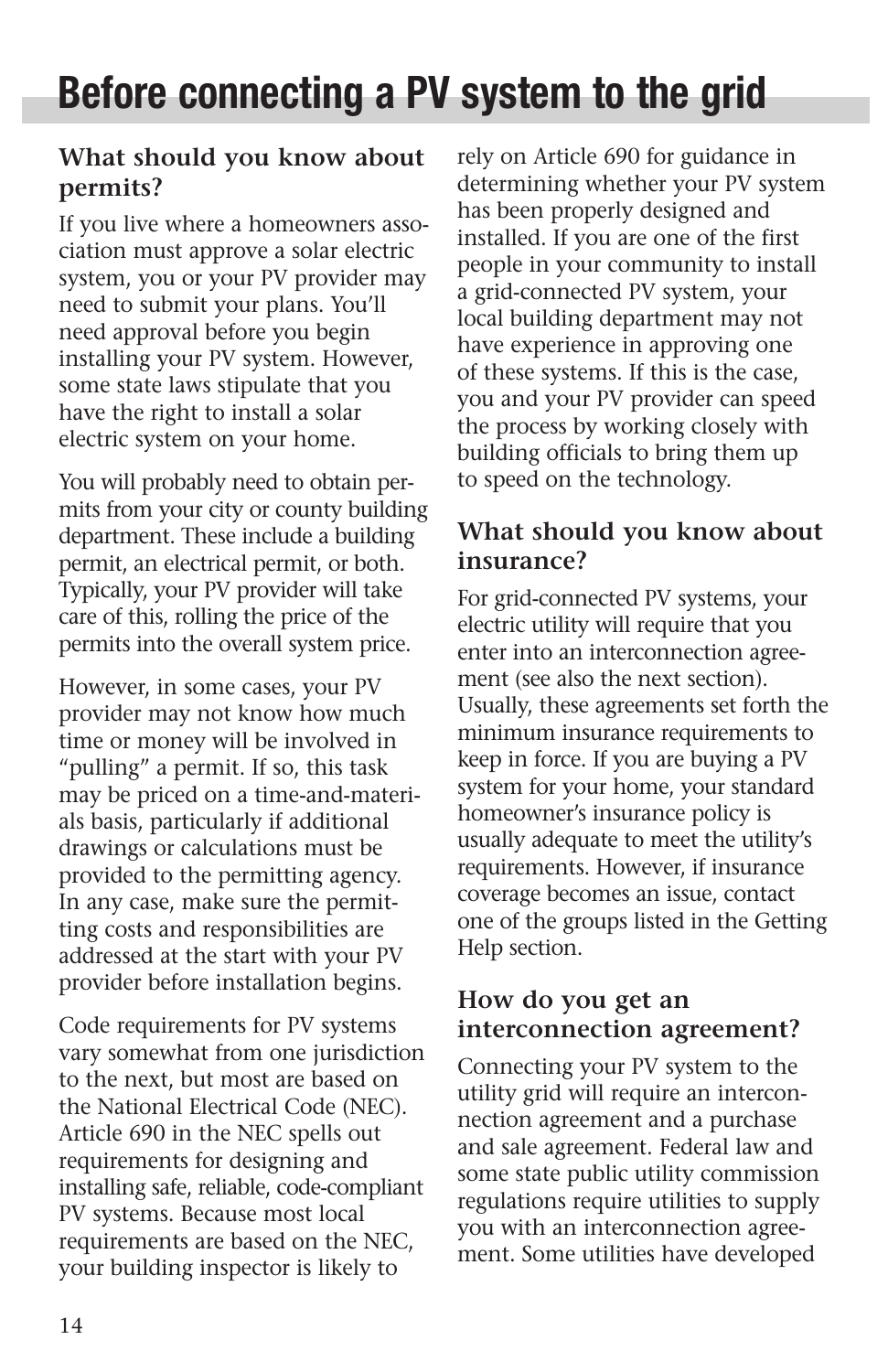simplified, standardized interconnection agreements for small-scale PV systems.

The interconnection agreement specifies the terms and conditions under which your system will be connected to the utility grid. These include your obligation to obtain permits and insurance, maintain the system in good working order, and operate it safely. The purchase and sale agreement specifies the metering arrangements, the payment for any excess generation, and any other related issues.

The language in these contracts should be simple, straightforward, and easy to understand. If you are unclear about your obligations under these agreements, contact the utility or your electrical service provider for clarification. If your questions are not answered adequately, contact one of the groups in the Getting Help section.

National standards for utility interconnection of PV systems are being adopted by many local utilities. The most important of these standards focuses on inverters. Traditionally, inverters simply converted the DC electricity generated by PV modules to the AC electricity we use in our homes. More recently, inverters have evolved into remarkably sophisticated devices to manage and condition power. Many new inverters contain all the protective relays, disconnects, and other components necessary to meet the most stringent national standards. Two of these standards are particularly relevant:

• Institute of Electrical and Electronic Engineers, *P929: Recommended*

*Practice for Utility Interface of Photovoltaic Systems*. Institute of Electrical and Electronic Engineers, Inc., New York, NY (1998).

• Underwriters Laboratories, *UL Subject 1741: Standard for Static Inverters and Charge Controllers for Use in Photovoltaic Power Systems* (First Edition). Underwriters Laboratories, Inc., Northbrook, IL (December 1997).

You don't need to fully understand these standards, but your PV provider and utility should. It is your obligation to make sure that your PV provider uses equipment that complies with the relevant standards, however, so be sure to discuss this issue.

# **How do you get a netmetering agreement?**

Some utilities offer customers with PV systems the option to net meter the excess power generated by the PV system. As noted, this means that when the PV system generates more power than the household can use, the utility pays the full retail price for this power in an even swap as the electric meter spins backward, and your PV power goes into the grid.

Net metering allows eligible customers with PV systems to connect to the grid with their existing single meter. Almost all standard utility meters can measure the flow of energy in either direction. The meter spins *forward* when electricity is flowing from the utility into the building and spins *backward* when power is flowing from the building to the utility.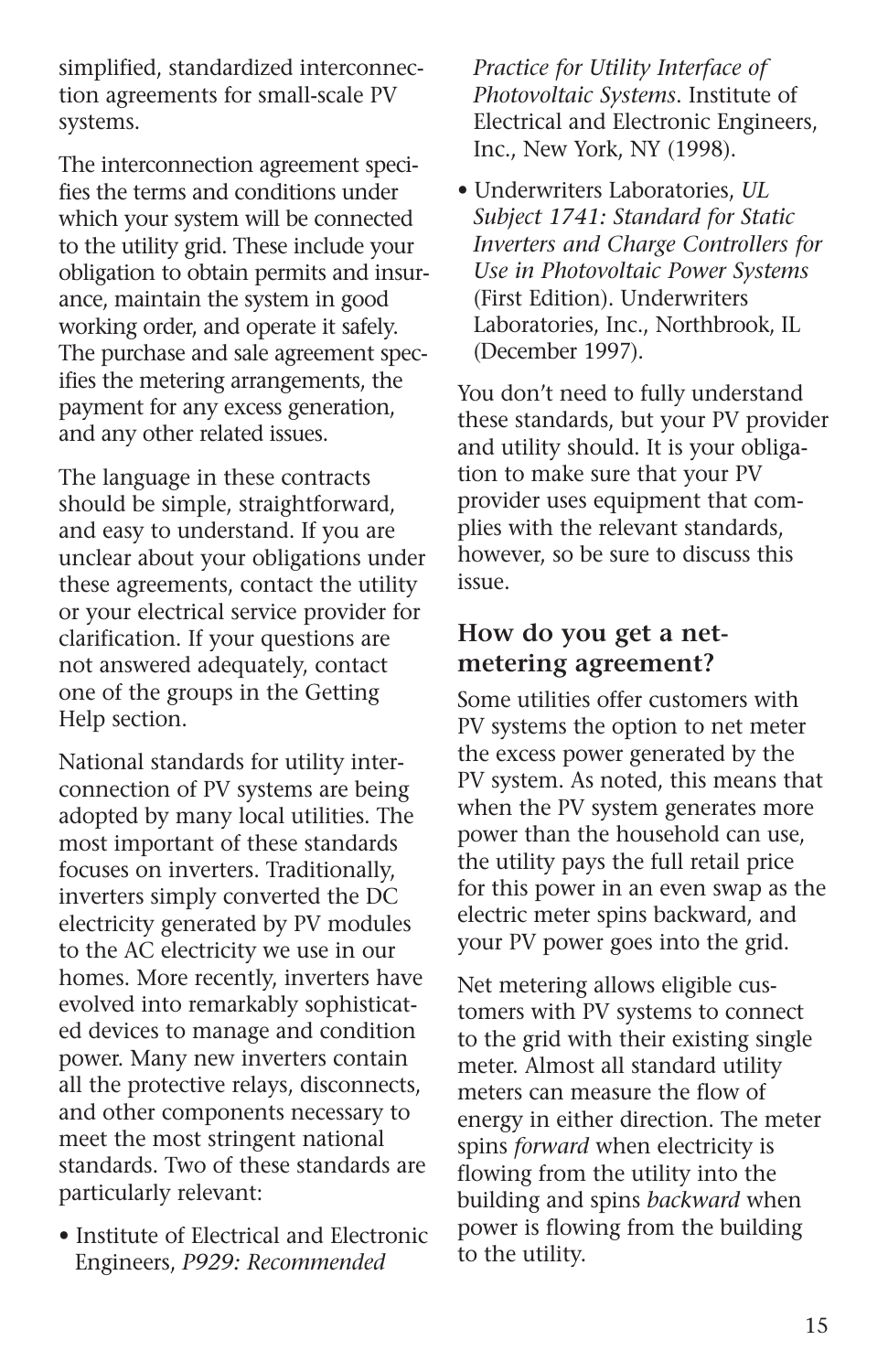For example, in one utility program, customers are billed monthly for the "net" energy consumed. If the customer's net consumption is negative in any month (i.e., the PV system produces more energy than the customer uses), the balance is credited to subsequent months. Once a year, on the anniversary of the effective date of the interconnection agreement, the utility pays the customer for any negative balance at its wholesale or "avoided cost" for energy, which may be quite small, perhaps less than 2 cents per kilowatt-hour.

Net metering allows customers to get more value from the energy they generate. It also simplifies both the metering process (by eliminating the need for a second meter) and the accounting process (by eliminating the need for monthly payments from your utility). Be sure to ask your utility about its policy regarding net metering.

Under the federal Public Utility Regulatory Policies Act (PURPA), utilities must allow you to interconnect your PV system. They must also buy any excess electricity you generate, beyond what you use in your home or business. If your utility does not offer net metering, it will probably require you to use two meters: one to measure the flow of electricity *into* the building, the other to measure the flow of electricity *out of* the building. If net metering is not available, the utility will pay you only a *wholesale* rate for your excess electricity. This provides a strong incentive to use all the electricity you generate so that it offsets electricity you would otherwise have to purchase at the higher *retail* rate. This may be a factor in how you optimize

the system size, because you may want to limit generating excess electricity. Such a "dual metering" arrangement is the norm for industrial customers who generate their own power.

# **What should you know about utility and inspection sign-off?**

After your new PV system is installed, it must be inspected and "signed off" by the local permitting agency (usually a building or electrical inspector) and most likely by the electric utility with which you entered into an interconnection agreement. Inspectors may require your PV provider to make corrections (which is fairly common in the construction business). A copy of the building permit showing the final inspection sign-off may be required to qualify for a solar rebate program.

# **What should you know about warranties?**

Warranties are key to ensuring that your PV system will be repaired if something should malfunction during the warranty period. PV systems eligible for some solar rebate programs must carry a full (not "limited") two-year warranty, in addition to any manufacturers' warranties on specific components. This warranty should cover all parts and labor, including the cost of removing any defective component, shipping it to the manufacturer, and reinstalling the component after it is repaired or replaced. The rebate program's two-year warranty requirement supersedes any other warranty limitations. In other words, even if the manufacturer's warranty on a particular component is less than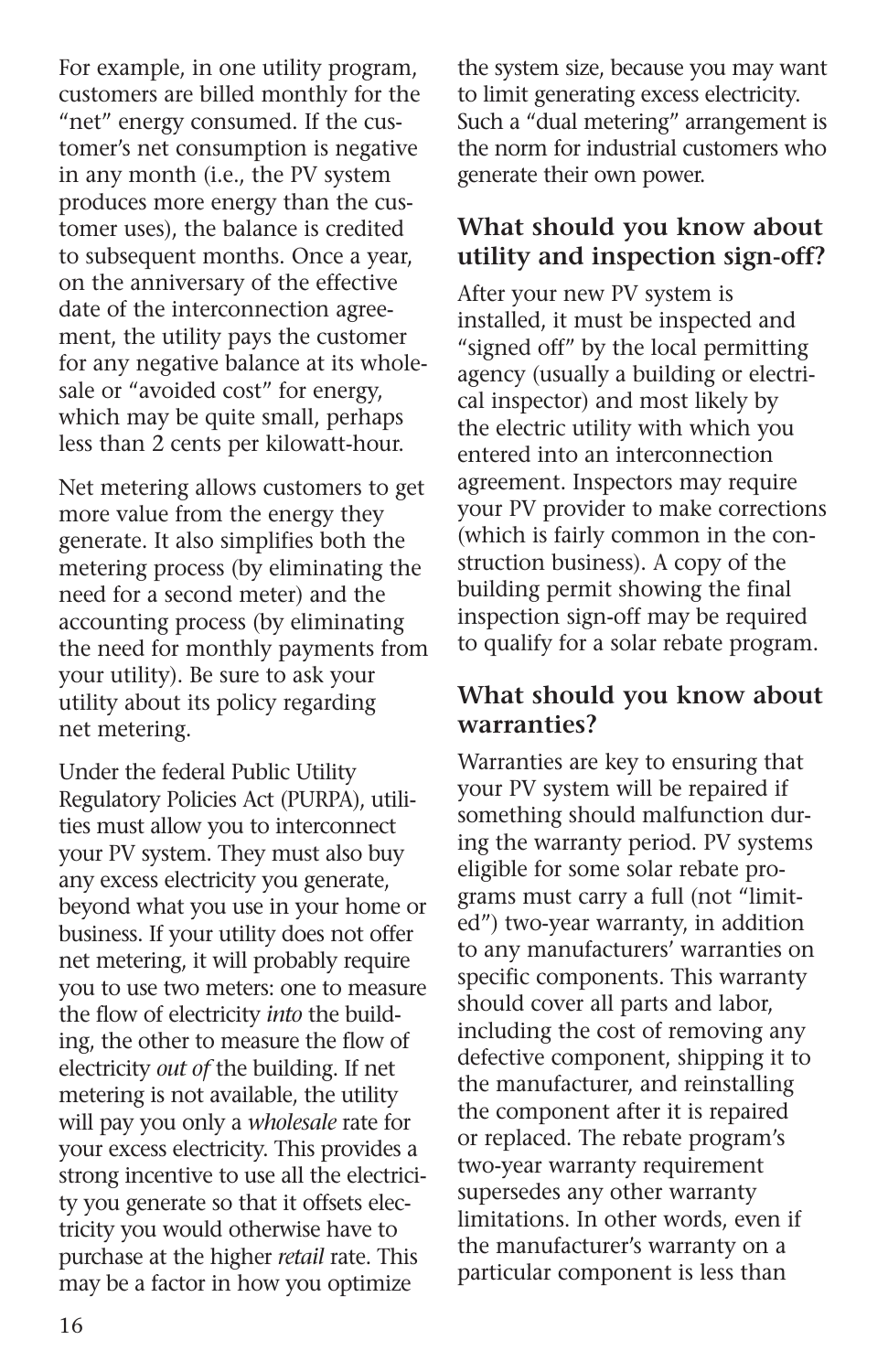two years, the system vendor must provide you with a two-year warranty. Similarly, even if the manufacturer's warranty is a limited warranty that does not include the cost of removing, shipping, and reinstalling defective components, the system vendor must cover these costs if the retailer/vendor also installed the system.

Be sure you know who is responsible for honoring the various warranties associated with your system—the installer, the dealer, or the manufacturer. The vendor should disclose the warranty responsibility of each party. Know the financial arrangements, such as contractor's bonds, that ensure the warranty will be honored. (A warranty does not guarantee that the company will remain in business). Find out whom to contact if there is a problem. Under some solar rebate programs, vendors must provide documentation on system and component warranty coverage and claims procedures. To avoid any later misunderstandings, be sure to read the warranty carefully and review the terms and conditions with your retailer/vendor.

# **Getting Help**

For more information on solar electric systems, please contact:

National Association of State Energy Officials (NASEO) 1414 Prince Street Suite 200 Alexandria, Virginia 22314 Phone: 703-299-8800 • Fax: 703-299-6208 www.naseo.org/members/states.htm

Check the above Web site to find the contact for your state energy office, which typically promotes the development and use of renewable energy resources in your state. The office might offer technical assistance, sponsor workshops and forums, and provide general information to resident energy consumers on renewable energy resources and applications.

National Association of Regulatory and Utility Commissioners (NARUC) 1101 Vermont, N.W. Suite 200 Washington, DC 20005 Phone: 202-898-2200 • Fax: 202-898-2213 www.naruc.org

This Web site has a listing of state Public Utility Commissions that you may contact.

Solar Energy Industries Association (SEIA) 1616 H Street, N.W., Suite 800 Washington, DC 20006 Phone: 202-628-7745 • Fax: 202-628-7779 www.seia.org

The Solar Energy Industries Association is the national trade association of the solar industry. Many states have a state chapter of the national SEIA organization, which can be found on SEIA's Web site.

#### **Other helpful Web sites**

Solar Energy Technologies Program: www.eere.energy.gov/solar

National Center for Photovoltaics: www.nrel.gov/ncpv

Million Solar Roofs: www.millionsolarroofs.com

Database of State Incentives for Renewable Energy (DSIRE): www.dsireusa.org